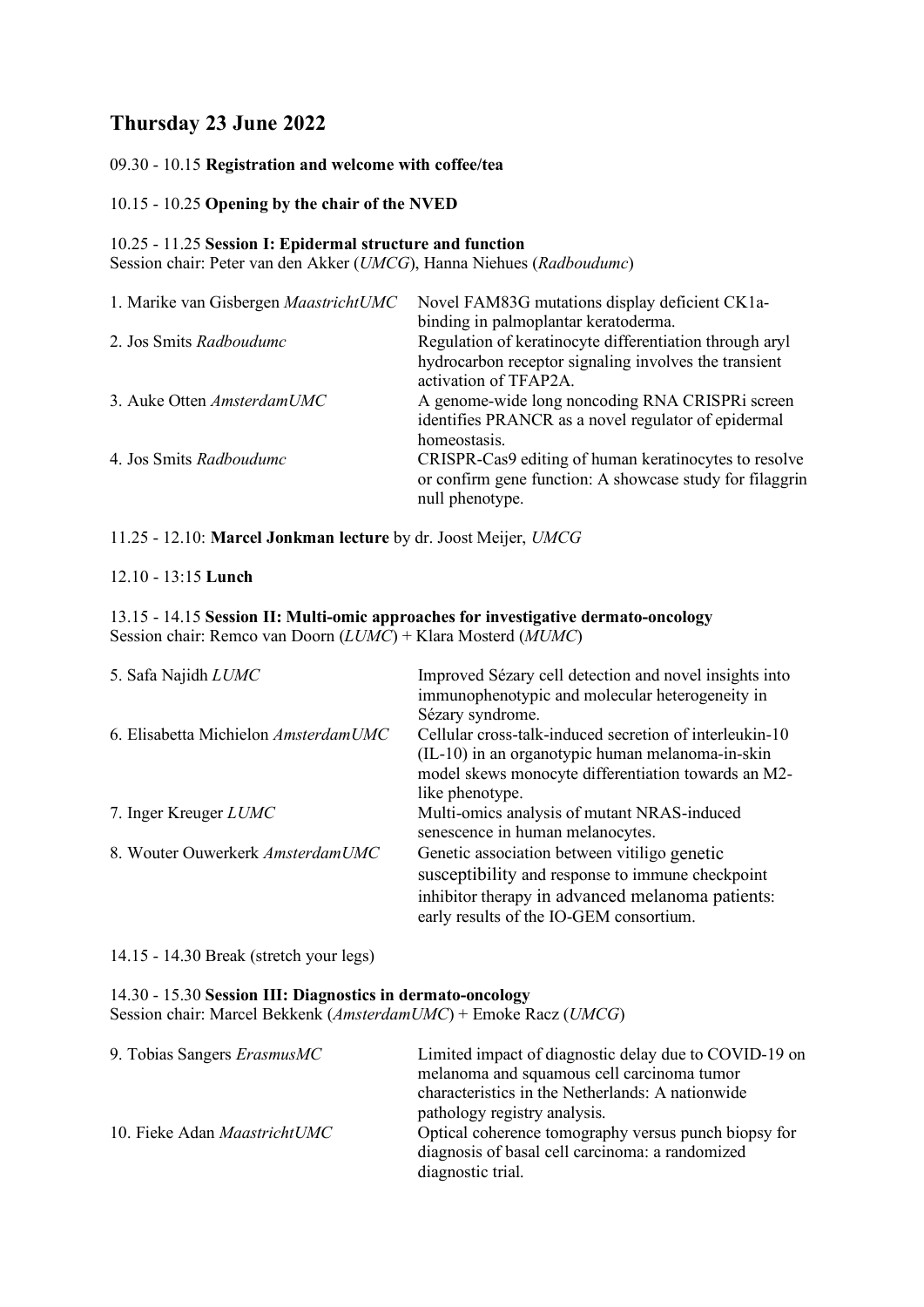11. Anna Smak Gregoor *ErasmusMC* The impact of an artificial intelligence (AI) based mobile health application on dermatological care consumption in the Netherlands: a retrospective cohort study. 12. Lisa Pagan *CHDR* Integrin ανβ6 as a target for tumor-specific imaging of vulvar squamous cell carcinoma and adjacent premalignant lesions.

# 15.30 - 16.45 **Poster presentations and networking session I (with coffee and tea)** *(selection for poster walks by jury)*

P1. Joline Bogaard (*AmsterdamUMC*) Saliva as potential treatment for burns: Assessing antimicrobial properties of saliva and donor variation of burn patients.

P2. Andrew Morrison (*AmsterdamUMC*) A 3D organotypic model to study human lymph node FRC-DC interactions.

P3. Noa van den Brink (*Radboudumc*) Local dermatitis upon tapestripping and vaseline treatment of healthy human skin is attenuated by coal tar: Insights into AHR-targeting therapies for inflammatory skin diseases.

P4. Lin Shang (*AmsterdamUMC*) Dynamic host-microbiome interactions in reconstructed human oral mucosa with representative oral biofilms.

P5. Willem Zoutman (*LUMC*) Diagnosing early cases of Sézary syndrome: Digital improvements in detection of DNA methylation biomarkers.

P6. Rosanne Ottevanger *LUMC* Incidence of mycosis fungoides and Sézary syndrome in the Netherlands between 2000 and 2020.

P7. Britt van der Leeden (*AmsterdamUMC*) METs and NETs are present in burn wound tissue and coincide with a procoagulant phenotype.

P8. Clara Harrs (*UMCG*) Unravelling the aggressive behaviour of squamous cell carcinoma in epidermolysis bullosa: Analysis of clinical outcome and tumour characteristics in the Dutch EB Registry.

P9. Jonas Jäger (*AmsterdamUMC*) Metabolically active, tri-layered reconstructed human skin. P10. Daphne van der Hout (*LUMC*) The epidemiology of Mycosis fungoides and Folliculotropic mycosis fungoides from 2000-2022.

P11. Michelle Meertens (*UMCU*) First and second omalizumab treatment episode in chronic urticaria patients.

P12. Reineke Soegiharto (*UMCU*) Clinical profile of adult patients with idiopathic angioedema.

P13. Luís Eduardo Gonçalves (*UMCG*) Mitochondrial Metabolism as a Keratinocyte Immune Modulator During the Progression of Experimental Psoriasis.

P14. Nicoline Post (*AmsterdamUMC*) Autoimmunity and disease outcomes of COVID-19, lessons from vitiligo patients.

P15. Lisa Pagan (*CHDR Leiden*) A systematic review of the vulvar microbiome in health and disease.

P16. Jannik Rousel (*CHDR Leiden*) Results of a double-blind, randomized, placebo-controlled clinical trial with ketoconazole and placebo in seborrheic dermatitis.

P17. Catharine Zhou (*ErasmusMC*) Primary melanoma characteristics of metastatic disease: a nationwide cancer registry study.

P18. Lieke van Delft (*MaastrichtUMC*) A patient decision aid for patients with a superficial basal cell carcinoma: hype or valuable?

P19. Tamara van Hal (*Sint Maartenskliniek Nijmegen*) Discovery of arthritis in psoriasis for early rheumatologic referral (DAPPER): a cross-sectional study.

P20. Elke ter Haar (*Radboudumc*) Drug survival and tolerability of biologics in older adult patients with psoriasis, a comparison with younger patients.

P21. Yann Hoogland (*LUMC*) A nation-wide study to determine the tumour profile and risk in patients with the CDKN2A mutation.

P22. Estella de Jong (*LUMC*) Cumulative incidence and risk factors for cutaneous squamous-cell carcinoma metastases in organ transplant recipients: the SCOPE-ITSCC metastases study.

P23. Anna Zwanenburg (*AmsterdamUMC*) Predictors for recurrence, metastasis and mortality in primary cutaneous squamous cell carcinoma: a systematic review and meta-analysis.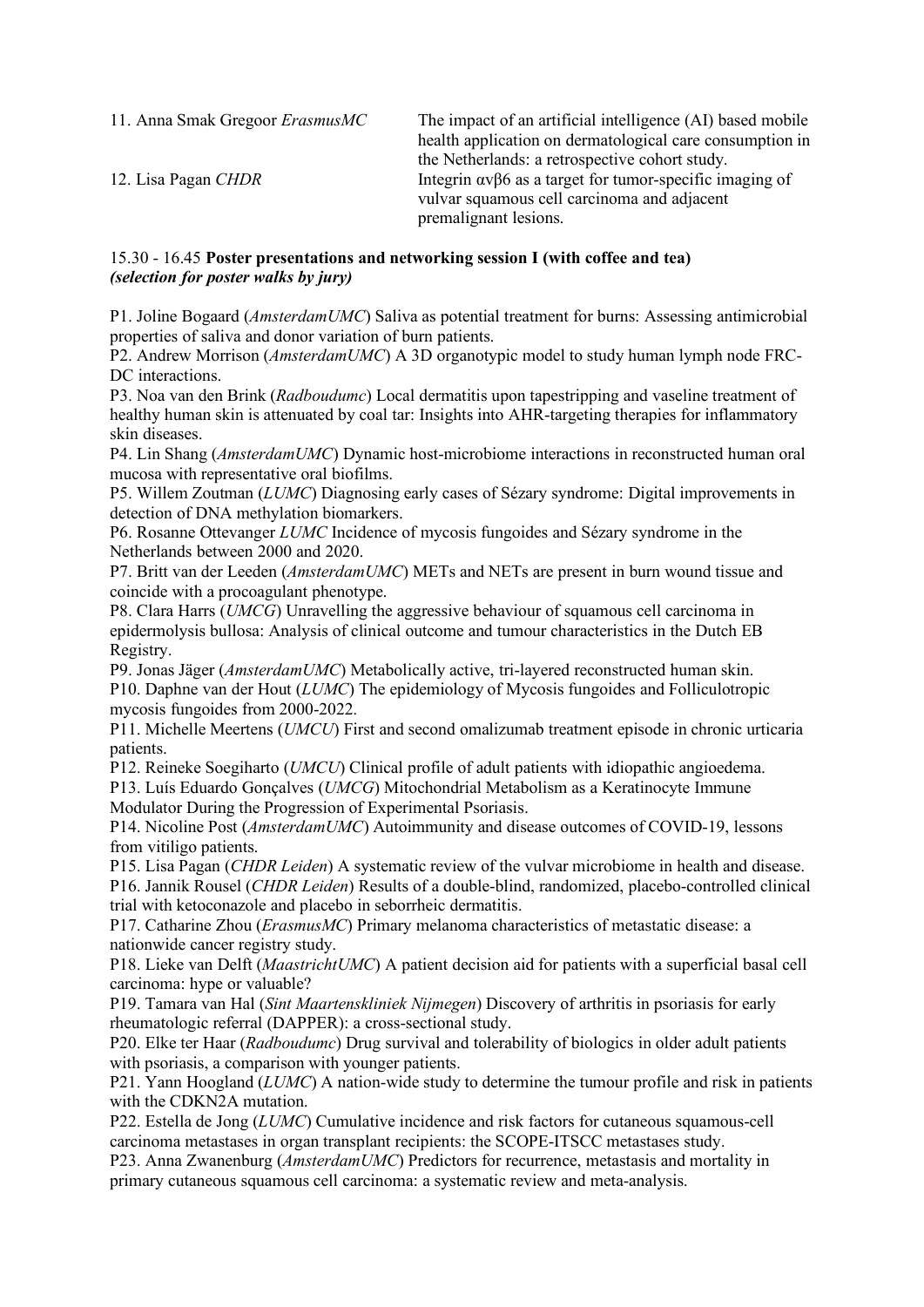P24. Lara van der Schoot (*Radboudumc*) Implementation of a tightly controlled dose reduction strategy of adalimumab, etanercept and ustekinumab for psoriasis in daily clinical practice: a pilot study.

P25. Celeste Boesjes (*UMCU*) Daily practice experience of baricitinib in patients with moderate to severe atopic dermatitis: a 16-week evaluation of clinical efficacy and safety.

P26. Anouk Nouwen (*ErasmusMC*) Natural Moisturizing Factor as a clinical marker in atopic dermatitis.

P27. Alet Leus (*UMCG*) The influence of frailty and life expectancy on treatment deviation and clinical outcome, including quality of life in patients with cutaneous squamous cell carcinoma of the head and neck – a prospective observational study.

P28. Selinde Wind (*CHDR Leiden*) Topical bimiralisib, a dual pan-class PI3K/mTOR inhibitor, shows meaningful cutaneous drug levels in healthy volunteers and mycosis fungoides patients but no clinical activity.

P29. Alet Leus (*UMCG*) Age-related differences in tumor characteristics and prognostic factors for disease progression in cutaneous squamous cell carcinoma of the head and neck.

P30. Julia Clabbers (*MaastrichtUMC*) Alitretinoin as alternative treatment for inherited diseases of keratinization in childbearing age women – a case series and literature review.

## 16.45 - 17.30: **Guest Lecture by dr. Frank de Gruijl,** *LUMC*

## 17.30 - 20.00 **Drinks and Dinner**

20.00 - 20.45 **22th general assembly of the NVED**

## 20.45 - 01.00 **PubQuiz and Music**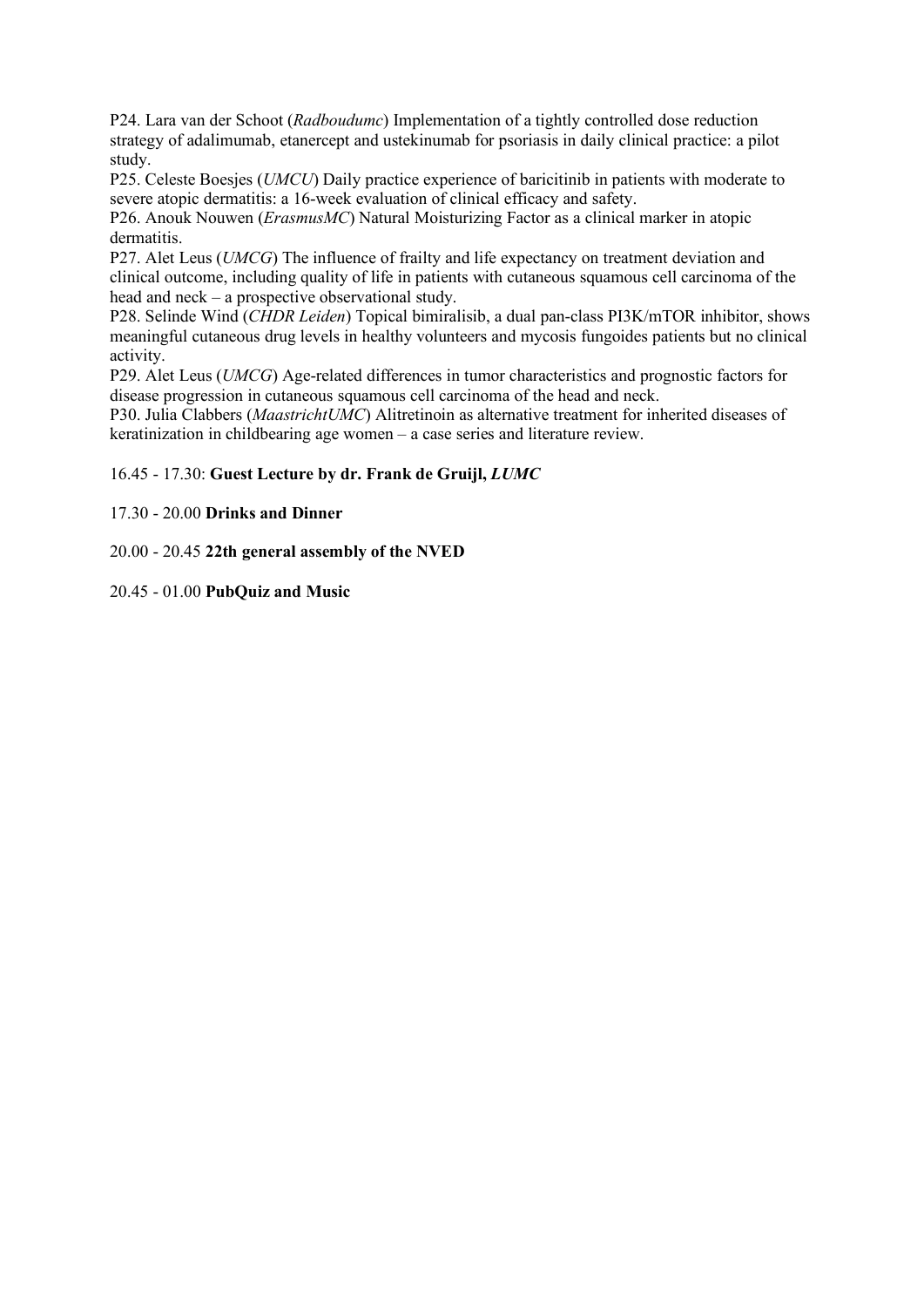# **Friday 24 June 2022**

## 09.00 - 10.00 **Session IV: Skin immunity and inflammation**

Session chair: Ibrahim Korkmaz (*AmsterdamUMC*) + Jasper Koning (*AmsterdamUMC*)

| 13. Jasper Koning AmsterdamUMC | A multi-organ-on-chip approach to investigate how oral<br>exposure to metals can cause systemic toxicity leading to<br>Langerhans Cell activation in skin. |
|--------------------------------|------------------------------------------------------------------------------------------------------------------------------------------------------------|
| 14. Yixin Luo LUMC             | Assessment of Socs1 deletion in CD4+ T cells of<br>chronically inflamed mouse skin to develop a pathogenic<br>model of MF.                                 |
| 15. Luca Meesters Radboudumc   | Untangling the complex cytokine milieu in psoriasis and<br>atopic dermatitis through in vitro epidermal models.                                            |
| 16. Jill Olydam ErasmusMC      | EASI p-EASI: predicting disease severity in atopic<br>dermatitis patients treated with tralokinumab.                                                       |

# 10.00 - 11.15 **Poster walks (selected for poster prize) and networking session II (with coffee and tea)**

### 11.15-12.30 **Session V: Biologicals in dermatological practice**

Session chair: Juul van den Reek (*Radboudumc*) + Louise Gerbens (*AmsterdamUMC*)

| 17. Marloes van Muijen Radboudumc | Guselkumab drug survival is high in patients with<br>psoriasis treated in real-world practice.                                                                 |
|-----------------------------------|----------------------------------------------------------------------------------------------------------------------------------------------------------------|
| 18. Roselie Achten UMCU           | Ocular surface disease is a common finding in moderate-<br>to-severe atopic dermatitis patients.                                                               |
| 19. Sarah Tomas Radboudumc        | 'Happy drug survival 2.0': drug survival combined with<br>patient reported outcomes in psoriasis patients on<br>biologics: results of the BioCAPTURE registry. |
| 20. Lotte Spekhorst UMCU          | Successful tapering of dupilumab in patients with well-<br>controlled AD.                                                                                      |
| 21. Vanya Rossel MaastrichtUMC    | Expanding the spectrum of mutations for PNPLA1 and<br>NIPAL4 in ichthyosis and evaluation of novel therapeutic<br>interventions.                               |

# 12.30 - 13.30 **Lunch**

13.30 - 14.15 **Guest Lecture by dr. Henri Pas,** *UMCG*

14.15 – 15.15 **Session VI: Novel therapeutic strategies and treatment effects** Session chair: Abdoel El-Ghalbzouri (*LUMC*) + Antoni Gostynski (*MUMC*)

| 22. Shidi Wu LUMC                     | Application of doxorubicin-loaded PLGA nanoparticles<br>targeting both tumor cells and cancer-associated<br>fibroblasts on human skin equivalents mimicking<br>melanoma and cutaneous squamous cell carcinoma. |
|---------------------------------------|----------------------------------------------------------------------------------------------------------------------------------------------------------------------------------------------------------------|
| 23. Babette Verkouteren MaastrichtUMC | Eight years of experience with vismodegib for advanced<br>and multiple basal cell carcinoma patients in the                                                                                                    |
| 24. Shima Ahmady MaastrichtUMC        | Netherlands.<br>Risk of cutaneous squamous cell carcinoma after four<br>different treatments for actinic keratosis: long-term                                                                                  |
| 25. Nicoline Post AmsterdamUMC        | results of a randomized controlled trial.<br>Meek micrografting: A novel surgical technique for the<br>treatment of depigmentation.                                                                            |